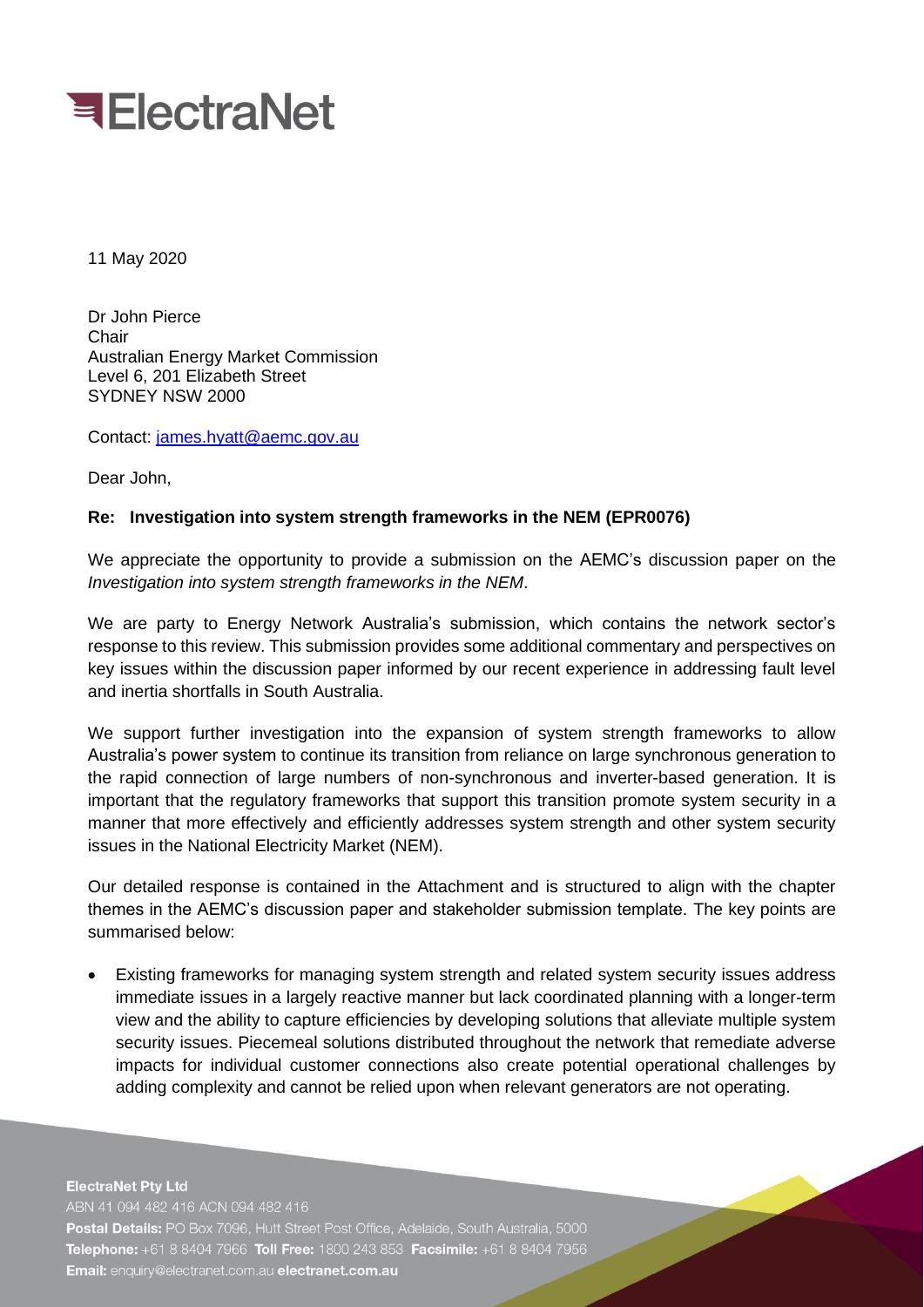- ElectraNet has been at the forefront of managing system security challenges as the energy mix transitions toward greater reliance on non-synchronous generation, including the challenges with significant uptake of rooftop solar PV installations, with the Australian Energy Regulator (AER) approving our contingent project to install synchronous condensers to address a declared system strength gap and inertia shortfall in South Australia and the Australian Energy Market Operator (AEMO) providing technical approval of the solution.
- Notwithstanding the projected contribution of these synchronous condensers toward alleviating system strength and inertia issues once commissioned, the management of system security issues on the South Australian network remains complex as the rapid connection of nonsynchronous generation including rooftop solar PV continues. Assessing these connections under the "do no harm" framework and with a regional system strength constraint applied by AEMO that limits non-synchronous generation in order to maintain system security is particularly challenging, and is being hampered further by limited access to accurate modelling information.
- To effectively and efficiently address the challenges and limitations inherent in the existing frameworks described above in the long-term interests of consumers, system security services, including system strength, should be considered broadly by adopting a coordinated long-term planning approach.
- With this approach in mind, we support a centrally planned and coordinated model for the expansion of relevant regulatory frameworks, consistent with "Model 1" in the AEMC's discussion paper but defined broadly so as to capture interactions with other system security services, noting that most solutions inherently addresses more than one aspect of system security.
- Key features of this model would include centrally coordinated planning built upon the Integrated System Plan (ISP) and existing transmission planning frameworks, with network businesses procuring the volumes of system strength services necessary to allow implementation of the optimal development path of the ISP on a least regrets basis, noting that the cost of these services would represent a relatively small portion of total required generation and transmission investment in the NEM.

We look forward to further engagement with the AEMC on these matters and would be happy to discuss any aspects of this response further.

Please direct any queries in relation to this submission to Simon Appleby in the first instance on (08) 8404 7324.

Yours sincerely

2 am Kot

Rainer Korte **Group Executive Asset Management**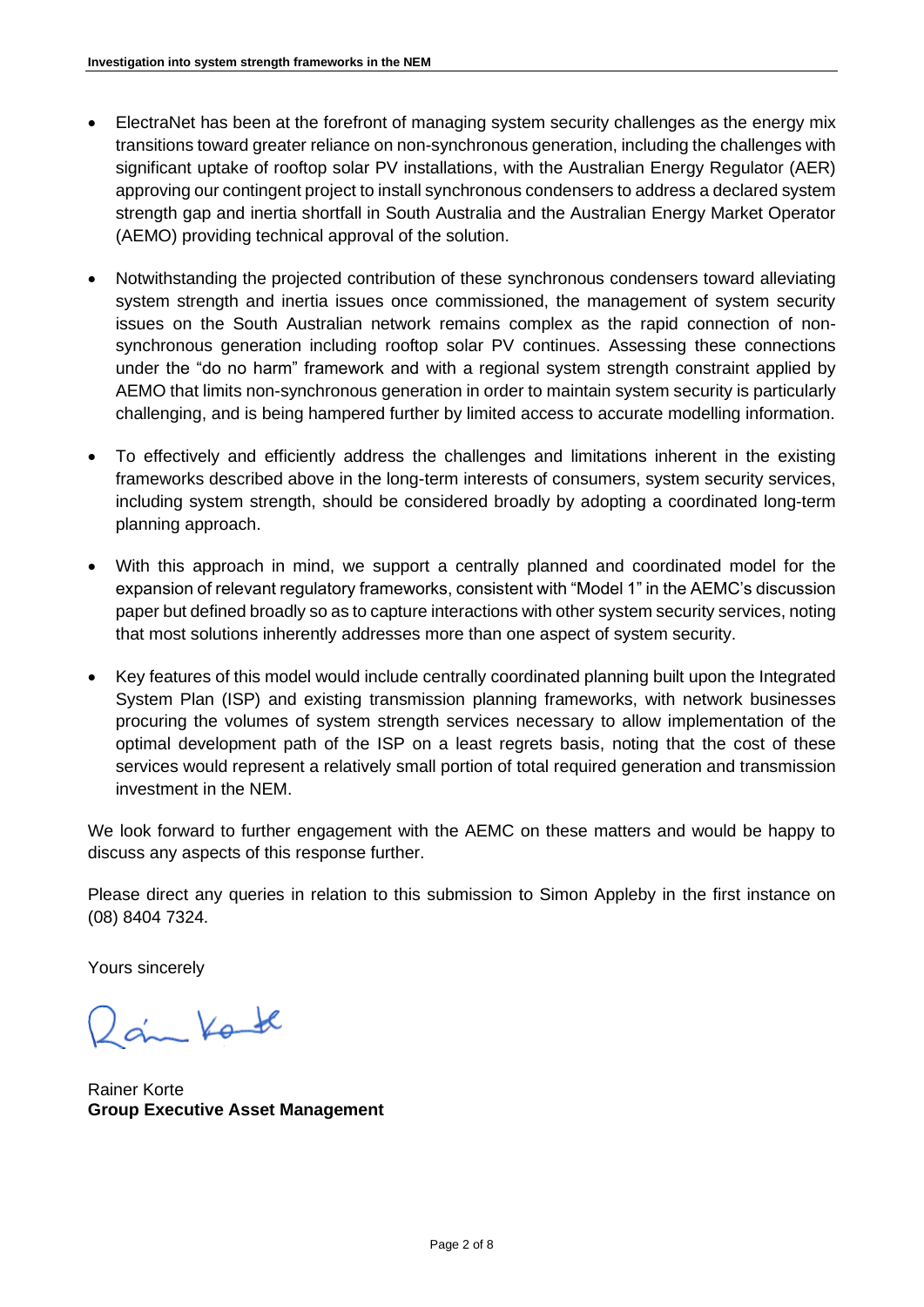# **ATTACHMENT**

# **1. KEY ISSUES WITH THE CURRENT SYSTEM STRENGTH FRAMEWORKS**

#### A. Limitations of existing regulatory frameworks

Existing regulatory frameworks are suited to addressing immediate system strength and inertia gaps in a reactive manner to provide a minimum service level but lack the coordinated planning that is necessary to manage the increasing number of system security issues that are manifesting from a rapidly evolving power system over the longer term and to provide an optimal level of these services.

Solutions are required to address a specific system security issue, such as system strength, and are frequently unable to capture coordination efficiencies offered by solutions that can alleviate multiple, sometimes related, system security issues, such as inertia and frequency control.

The implementation of these frameworks, particularly "do no harm" requirements, result in the distribution of uncoordinated, piecemeal solutions throughout the network in order to remediate the adverse impacts of individual customer connections. This approach presents a number of limitations and challenges including:

- the risk of inefficient long-term outcomes (including unit obsolescence) that do not consider economies of scale, particularly if a regulated solution is required in the same area later
- operational challenges by adding complexity and the potential for adverse interactions between facilities
- solutions such as synchronous condensers have a typical life of 30 years or more and asset sizing and design over that timeframe may not be given due consideration based on short term requirements, noting that the up-front incremental costs to scale up are minimal
- connection projects have a typical life span of 12-15 years and solutions installed to remediate the system strength impacts of these projects cannot be relied upon over a longer period
- asset utilisation may not be optimised given generators are not obligated to provide services when they are not operating, and
- complex and time-consuming modelling and additional capital expenditure requirements to remediate system strength impacts are an increasing barrier for new investment in renewable generation.

We consider these issues alone sufficiently demonstrate the need for reform.

In addition, our recent experience in addressing system strength and inertia shortfalls in South Australia has highlighted several other challenges when applying existing regulatory frameworks, requiring the development of specialised processes. These challenges and processes are outlined in sections B – E below.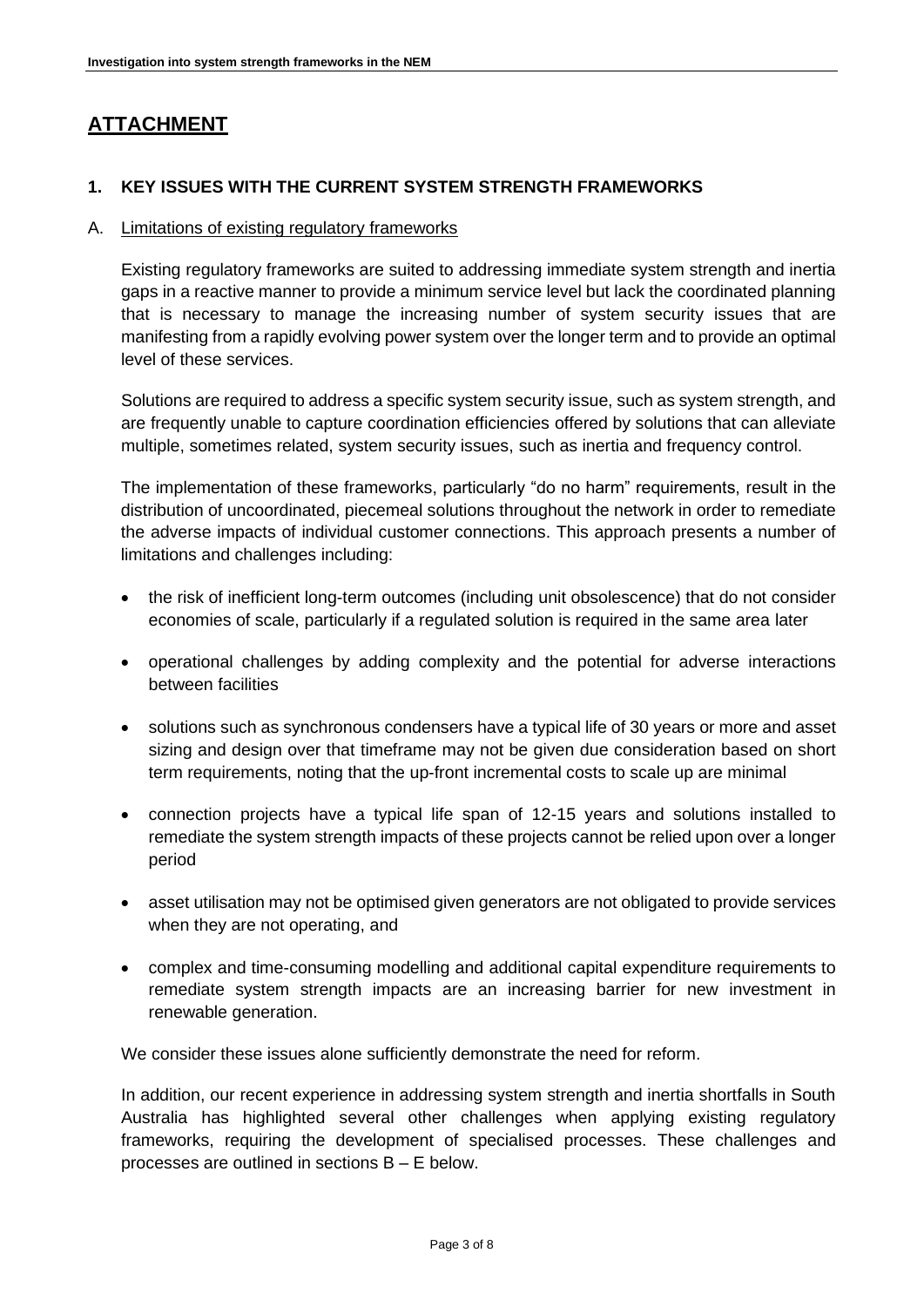## B. Background on managing system strength in South Australia

The management of system strength continues to be an evolving issue with South Australia remaining at the forefront of this challenge. Following its declaration of a system strength gap at the Davenport 275 kV transmission connection point in South Australia in October 2017<sup>1</sup>, AEMO subsequently published the required minimum three phase fault levels at relevant fault level nodes for South Australia in June 2018.<sup>2</sup> An inertia gap was subsequently declared by AEMO in December 2018.

We worked closely with AEMO to confirm the system strength (and inertia) requirements of the solution to address these shortfalls. As part of the comprehensive technical assessment required to develop a solution, we performed extensive Electro Magnetic Transient (EMT) studies using PSCAD<sup>™</sup>. Following the completion of due diligence studies, our proposed solution to install two synchronous condensers each at the Davenport and Robertstown 275 kV connection points received formal technical approval from AEMO in March 2019. We expect commissioning of these synchronous condensers will commence by end 2020.

AEMO currently manages minimum system strength requirements in South Australia by directing synchronous generation, when required, and applying a regional system strength constraint that limits the aggregate level of non-synchronous generation output in South Australia unless a minimum level of synchronous generation is dispatched.<sup>3</sup>

#### C. Effect of the non-synchronous generation system strength constraint in South Australia

The "do no harm" obligation introduced requirements for network businesses to undertake system strength impact assessments for new generator connections in accordance with AEMO's System Strength Impact Assessment Guidelines.

In accordance with the Rules and the above Guidelines, we have submitted Full Impact Assessments (FIAs) to AEMO for several proposed generating system connections. These FIAs were performed subject to AEMO's non-synchronous generation system strength constraint and were endorsed by AEMO following due diligence.

When performing FIAs for all proposed non-synchronous generating systems, the four synchronous condenser solution to the declared system strength gap as endorsed by AEMO is included in the base case as a committed solution.

Upon installation of the synchronous condensers to meet the declared minimum system strength requirement, the current operational limit on non-synchronous generation is expected to be relaxed in part which should reduce the exposure of non-synchronous generators within South Australia to this constraint but is not expected to remove the need for this limit entirely.

<sup>1</sup> AEMO, *Second update to the 2016 National Transmission Network Development Plan,* 13 October 2017, p.5. This followed AEMO's declaration of a NSCAS gap for system strength in South Australia in its 2016 NTNDP published in December 2016.

<sup>2</sup> AEMO, *System Strength Requirements Methodology – [System Strength Requirements & Fault Level Shortfalls](https://www.aemo.com.au/-/media/Files/Electricity/NEM/Security_and_Reliability/System-Security-Market-Frameworks-Review/2018/System_Strength_Requirements_Methodology_PUBLISHED.pdf)*, 29 June 2018.

<sup>3</sup> AEMO, *[Transfer Limit Advice –](https://aemo.com.au/-/media/files/electricity/nem/security_and_reliability/congestion-information/transfer-limit-advice-system-strength.pdf?la=en) System Strength,* February 2020.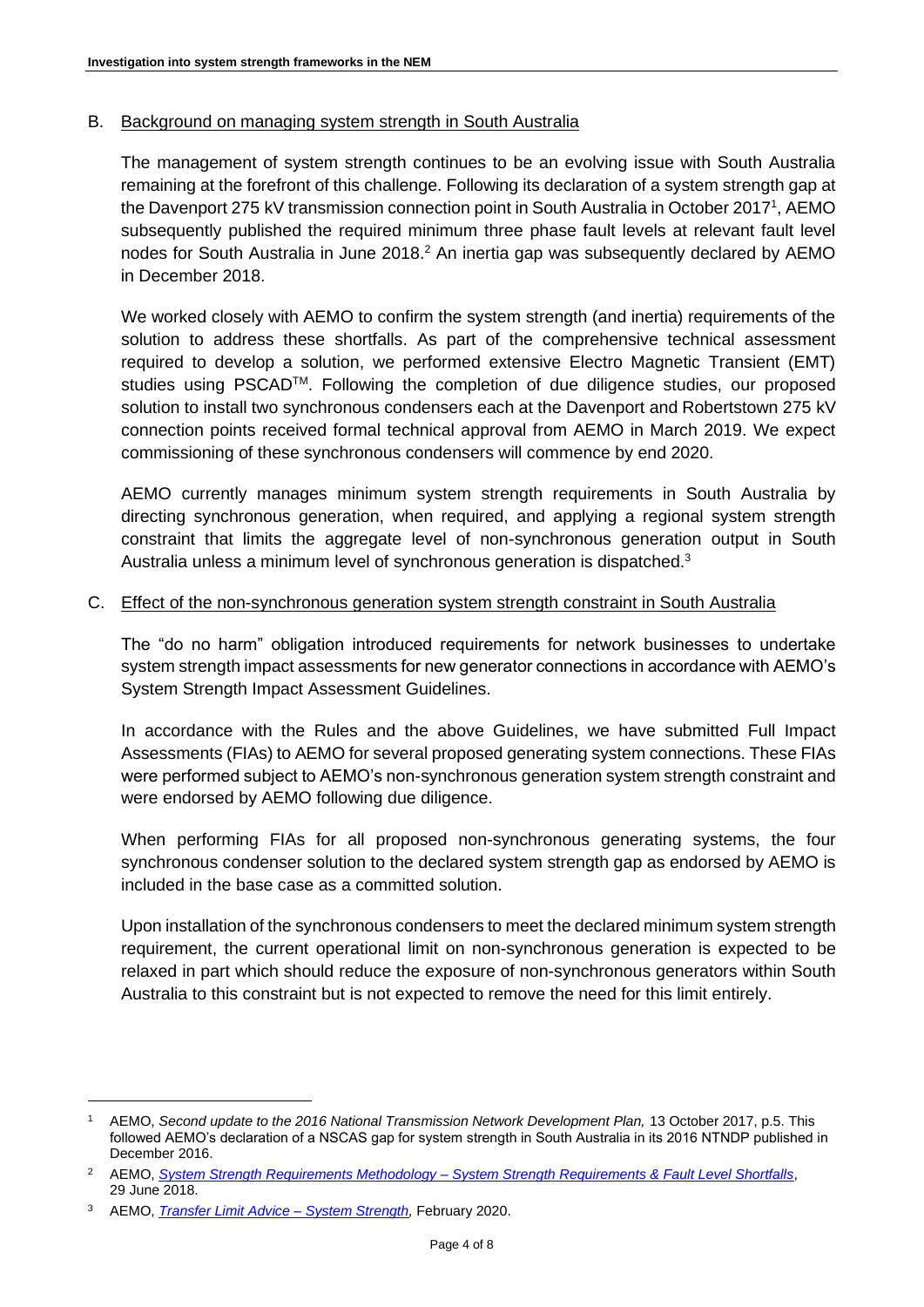D. Assessing "do no harm" and the non-synchronous generation constraint

The "do no harm" obligation does not contemplate the operation of a pre-existing nonsynchronous generation system strength constraint, as is the case in South Australia.

There is a need for the application of the obligation to be clarified considering existing network operating limits include this constraint.

We currently offer two options to non-synchronous generator proponents regarding our approach to conducting FIAs:

- 'Option 1' Assess the system strength impact of the proposed generating system subject to the non-synchronous generation system strength constraint. If the FIA is passed, the new generating system will be included within that constraint and no further mitigation is required by the connecting generator.
- 'Option 2' Assess the system strength impact of the proposed generating system outside the non-synchronous generation system strength constraint. If the FIA is passed, the new generator will be excluded from that constraint.

We consider that Option 1 above provides a suitable standard approach for accounting for existing system constraints when assessing generator connections within South Australia. Option 2 remains available to proponents that view the removal of their project from the constraint is of benefit.

Ongoing engagement with AEMO has resulted in the joint development of:

- a set of criteria whereby existing, committed and proposed non-synchronous generating systems have the option to undertake works that facilitate exclusion from the nonsynchronous generation constraint<sup>4</sup>, and
- an agreed approach for the removal of an existing non-synchronous generator from the nonsynchronous generation system strength constraint. This approach was published in our 2019 Transmission Annual Planning Report (TAPR).<sup>5</sup>
- E. Limited availability of modelling information

System strength assessment processes are complicated by the limited availability of modelling information to connection applicants regarding the network and nearby generating facilities.

Access to detailed models of generating systems is necessary to identify and resolve system strength impacts and generator performance issues for new generator connections.

We have identified the following issues regarding access to information:

<sup>4</sup> Criteria based on connection point and system-wide performance characteristics, operational planning requirements and consideration of regulatory obligations as appropriate.

<sup>5</sup> This approach was published in our *[2019 Transmission Annual Planning Report](https://www.electranet.com.au/wp-content/uploads/2019/06/2019-ElectraNet-TAPR_WEB.pdf)* (p. 50).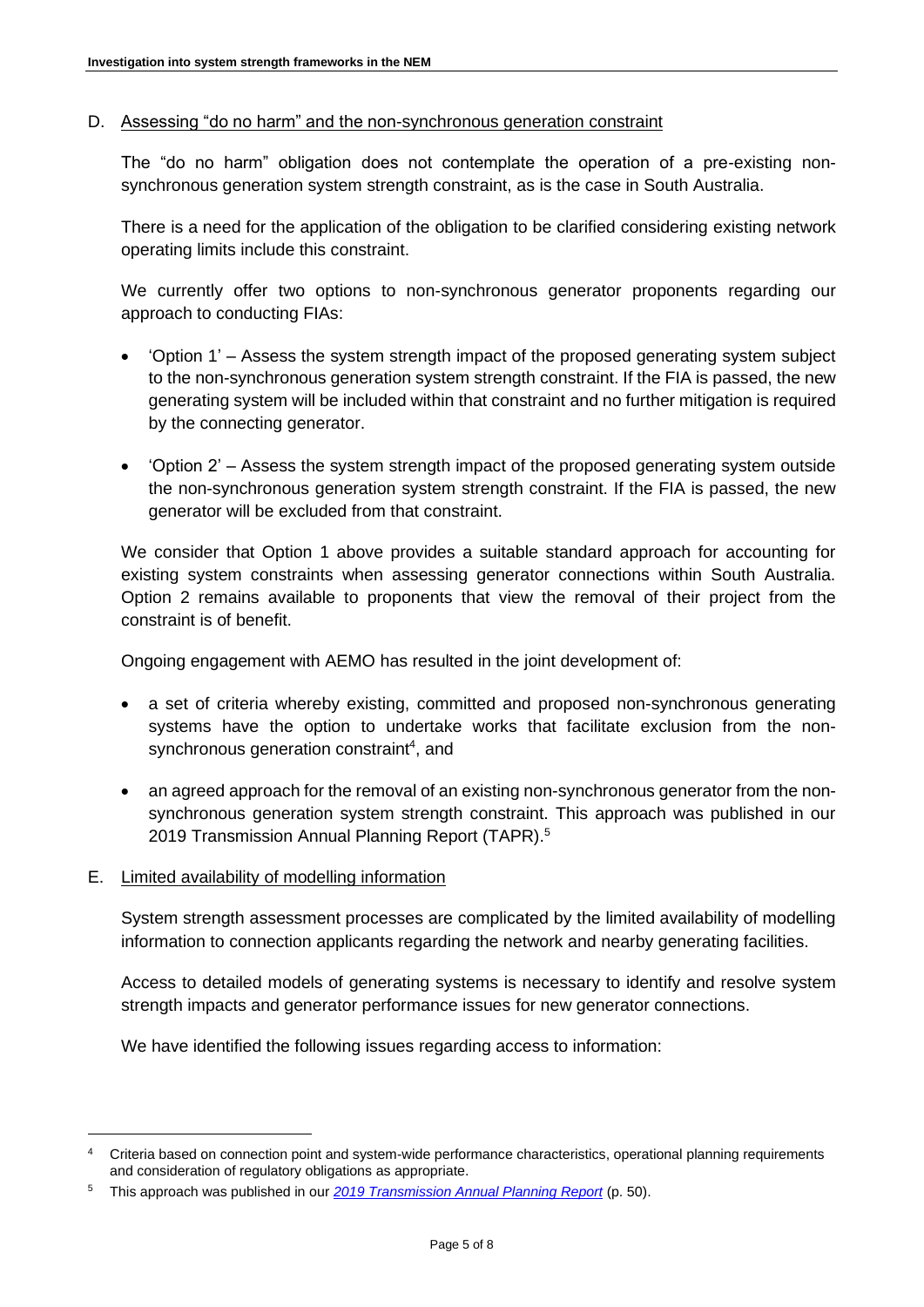- Due to confidentiality provisions and intellectual property protection requirements, connection applicants are unable to obtain PSCAD models of other generating facilities and rely on us to assess system strength impacts prior to lodging a connection application.
- We generally only have access to 'black-box' type models<sup>6</sup> of generating systems intending to connect to our network and frequently refer issues to relevant equipment suppliers, however, these suppliers are often only able to perform simplified system cases that do not allow wider system behaviour to be readily observed.
- Incomplete models can lead to adverse system strength impacts being incorrectly identified in the first instance and require studies to be repeated with revised models.

While acknowledging the rights of equipment manufacturers to protect their intellectual property, we consider the current assessment process lacks transparency for connection applicants and incomplete generator information adds complexity, delay and cost to assessments. Less onerous confidentiality rule requirements would improve the transparency and effectiveness of this assessment process.

We propose that confidentiality provisions be amended to enable the availability of PSCAD system models to connection applicants in accordance with AEMO's network data provision policy in the same way that PSS/E models are currently made available. Failing this, generic models could be benchmarked against and tuned to represent generating system "black-box" model performance and made available to connection applicants for initial assessment purposes.

# **2. EVOLVING SYSTEM STRENGTH FRAMEWORKS**

## A. Coordinated approach to maintaining system security

The provision of system strength is but one of several challenges in managing the security of a rapidly evolving power system. Services required to operate a secure power system include:

- inertia
- system strength
- frequency control
- power ramping
- reactive power and voltage control, and
- damping of oscillations.<sup>7</sup>

While there may only be a limited number of technical solutions for the provision of system strength, this is expected to change over time. Many of these existing solutions can, however, address multiple system security needs.

<sup>&</sup>lt;sup>6</sup> These models often do not provide key information on equipment design. Additionally, performance attributes may be either concealed from view or unable to be altered for modelling purposes.

<sup>7</sup> This list is not exhaustive and interactions between system security services are varied and complex as described in Appendix A of the discussion paper.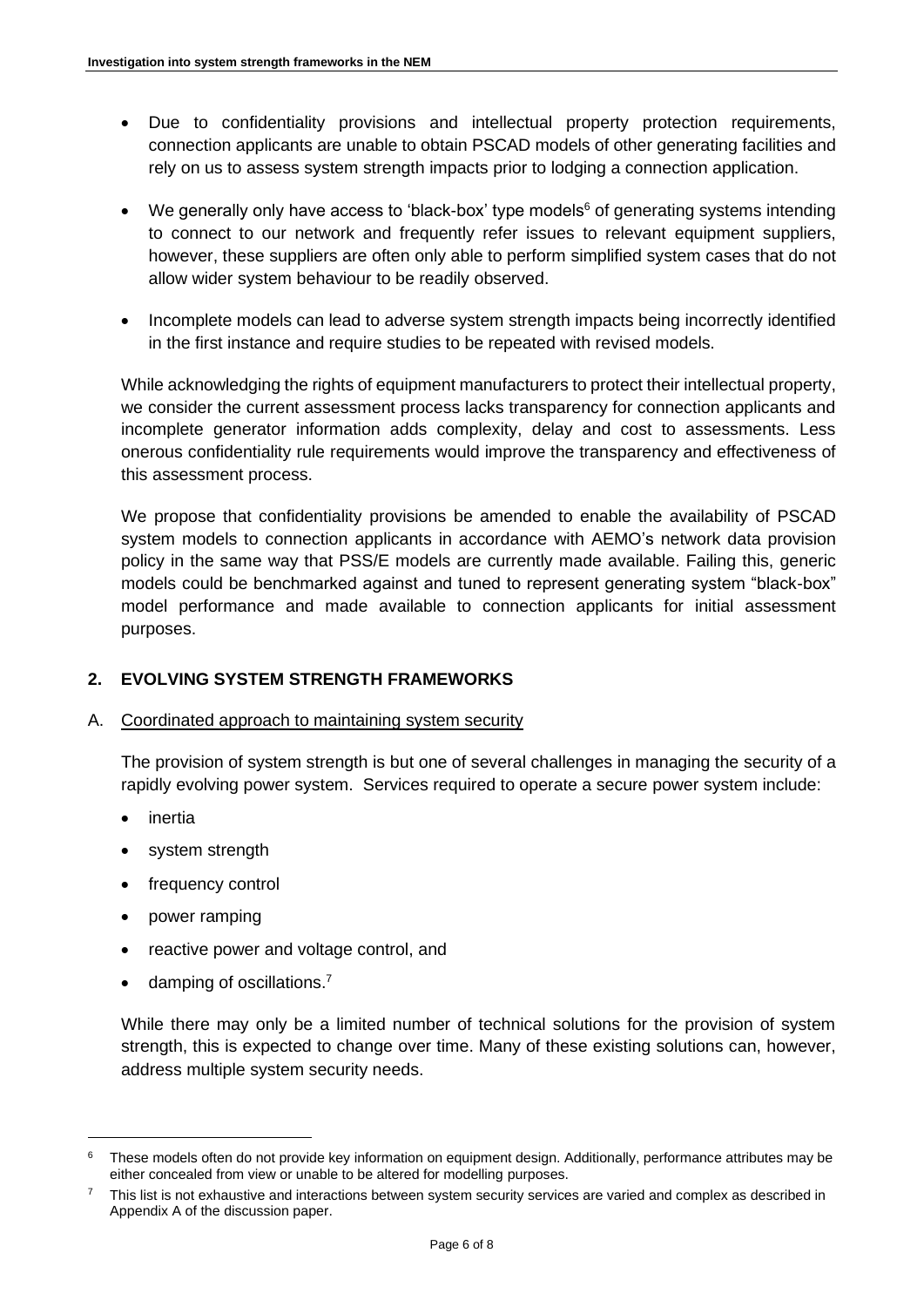To effectively and efficiently address system security issues and the long-term interests of consumers, interactions between these system security services should be considered by adopting a co-ordinated planning approach.

The AEMC's discussion paper acknowledges that the "do no harm" and minimum system strength frameworks were introduced in 2017 to address immediate system strength concerns and that the pace of the transition to non-synchronous generation sources means it is time to adjust and expand these frameworks. We consider that the approach to system strength should be considered broadly, rather than narrowly or in isolation, recognising that broader system security services and associated solutions are closely inter-related.

The discussion paper also recognises that existing regulatory frameworks provide no formal linkage between the system strength framework and other system security services, particularly inertia, complicating the coordination of different security services while failing to capture efficiencies associated with coordination.<sup>8</sup> Coordination currently relies on different short-term system security shortfalls being declared at the same time.

For example, following the emergence of separate fault level and inertia shortfalls in South Australia, ElectraNet received approval to install high-inertia synchronous condensers (fitted with flywheels) in order to efficiently address both shortfalls.<sup>9</sup>

The concurrent declarations were only coincidental and are unlikely to occur going forward. Further, the one solution must be assessed for compliance with two distinct system security frameworks and does not reflect a truly coordinated approach to addressing multiple security requirements.

## B. Centralised coordinated model

While considering system security issues more broadly, we support a centrally planned and coordinated model for the expansion of system strength and other regulatory frameworks ("Model 1" in the AEMC's discussion paper).

In addition to being consistent with a coordinated approach, this model offers simplicity and allows existing planning processes to be leveraged. To effectively and efficiently address system security issues in the NEM, we recommend that this model include the following features:

- centrally coordinated planning built upon the optimal development path of the Integrated System Plan (ISP) and existing transmission planning frameworks to allow a longer-term outlook
- network businesses procure necessary volumes of system strength services to meet the long-term central plan
- the necessary volume of services should always be sufficient to allow implementation of the ISP, thereby removing constraints on the network, increasing hosting capacity, reducing generation investment risk and improving resilience on a least regrets basis without limiting requirements to a minimum or essential level of services on a reactive basis, and

<sup>&</sup>lt;sup>8</sup> See page 28 of the AEMC's discussion paper.

As described at pages 53-4 of the AEMC's discussion paper.